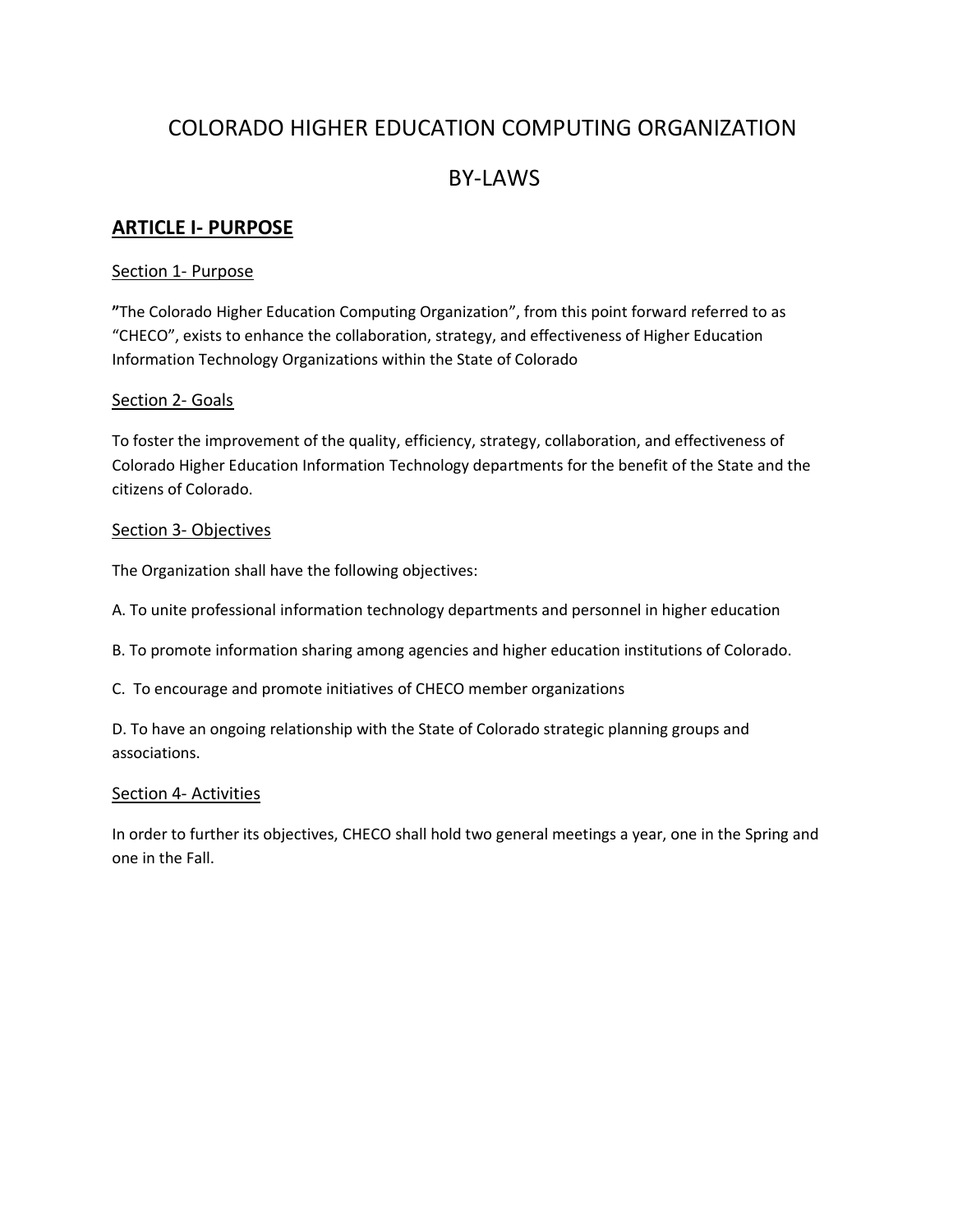# **ARTICLE II- MEMBERSHIP**

Membership is open to all persons employed by a higher education institutional level information technology department in the state of Colorado, the State of Colorado Department of Higher Education, the University Corporation for Atmospheric Research, or other organizations that will further the mission of CHECO.

- A single institution may have more than one member.
- A single member may represent more than one organization.

# **ARTICLE III- VOTINGS**

The Organization Officers shall decide the kinds of issues which shall be voted upon by the membership and shall prescribe the methods and procedures by which votes shall be taken. Each member present at the general meeting is allocated one vote. No proxies are allowed.

## **ARTICLE IV- MEETINGS**

### Section 1- Meetings of Members

Meetings of members to advance the purposes and objectives of the Organization shall be held twice a year, once in the spring and once in the fall or as designated by the Board of Directors.

### Section 2- Meetings of Officers

Meetings of the Officers of the Organization shall take place upon the initiative of the Chair.

### Section 3- Meeting Procedures

In transacting official business, the rules of parliamentary procedure contained in Robert's "Rules of Order" shall govern all meetings of the Organization unless amended by the Organization at any meeting. The Chair, in their sole discretion, may suspend parliamentary procedure in exchange for any other reasonable form of transacting business at their discretion and for the benefit of the meeting and efficiency.

### **ARTICLE V- OFFICERS**

### Section 1- Organization

A. The Board of Directors (BOD) will consist of a Chair, Past Chair, Chair-Elect, Treasurer, Communications Specialist, Member at Large, and a Webmaster.

B. The Organization officers (Chair, Past Chair, Chair-Elect, Treasurer, Communications Specialist, Member at Large, and Webmaster) will be selected by the organization members. The candidates for the BOD will be selected by an open nomination process. The slate of candidates will be presented and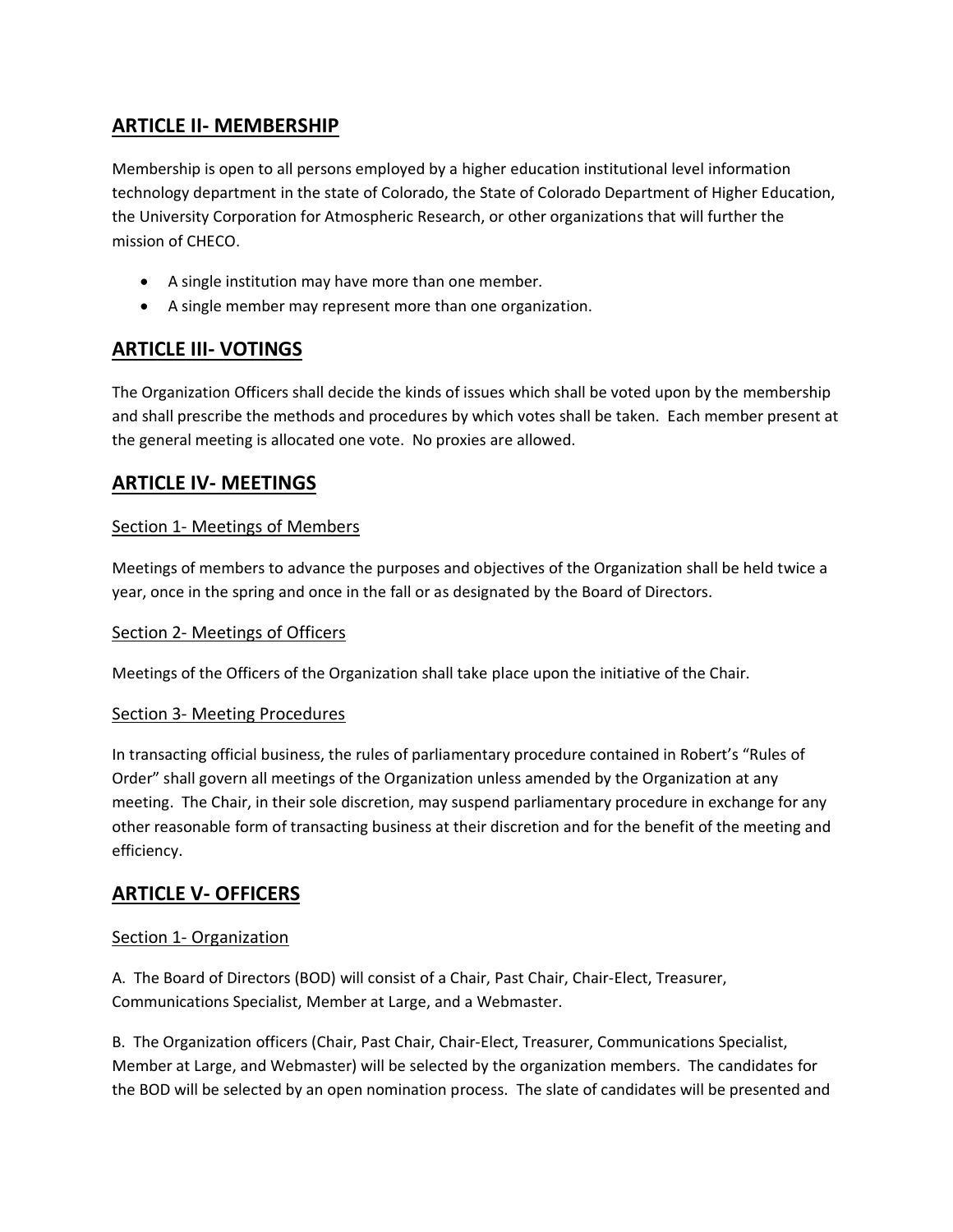voted on during a general meeting. Nominees are not required to be present at the meeting to be elected to the BOD, however they must consent to the position. The new Board members will assume their responsibilities at the time deemed most beneficial to the organization by the Chair.

### Section 2- Powers and Duties of the Board of Directors

### A. The Chair-Elect

The Chair-Elect will be selected to a one-year term by the general membership. The duties of the Chair-Elect are to collaborate with the Chair to learn the role of the Chair, to assist and support the Chair as needed, and to plan for their year as Chair. The Chair-Elect will serve for a one-year term. The Chair-Elect shall automatically become Chair at the end of their term as Chair-Elect.

### B. The Chair

The responsibility of the Chair is to act as a liaison with the CHECO CIO Council, to represent the Organization to appropriate State of Colorado strategic planning groups, to conduct, facilitate, and lead the general meetings and board meetings, and to schedule board meetings as he/she deems necessary in order to facilitate the conduct of business. The Chair will serve for a one-year term.

### C. The Past Chair

The responsibility of the Past Chair is to provide advice and leadership to the BOD regarding past practices and other matters to assist the BOD. The Past Chair performs the duties of the Chair in the absence or disability of the Chair. The Chair will transition to the Past Chair immediately following their term as Chair. The Past Chair will serve for a one-year term.

#### D. The Treasurer

The Treasurer will be custodian of all funds of the Organization; be responsible for receipt and disbursement of such funds; keep suitable books of account thereof; render periodic report thereon; and deposit such funds in a financial institution approved by the BOD. The Treasurer is also responsible for maintaining regulatory compliance with the State of Colorado (e.g. Secretary of State) and with Federal regulations (e.g. the I.R.S.) The Treasurer will be selected to a three-year term by the general membership in order to provide continuity for fiscal responsibility of the organization.

#### E. The Communications Specialist

The Communications Specialist shall be responsible for organizational marketing, to include emails, social media management, and other duties. The Communications Specialist will be responsible for continued community engagement by facilitating online discussions, scheduling social media posts, moderating CHECO discussion fora, and assisting the Board with community outreach as needed. The Communications Specialist will be selected to a three-year term by the general membership.